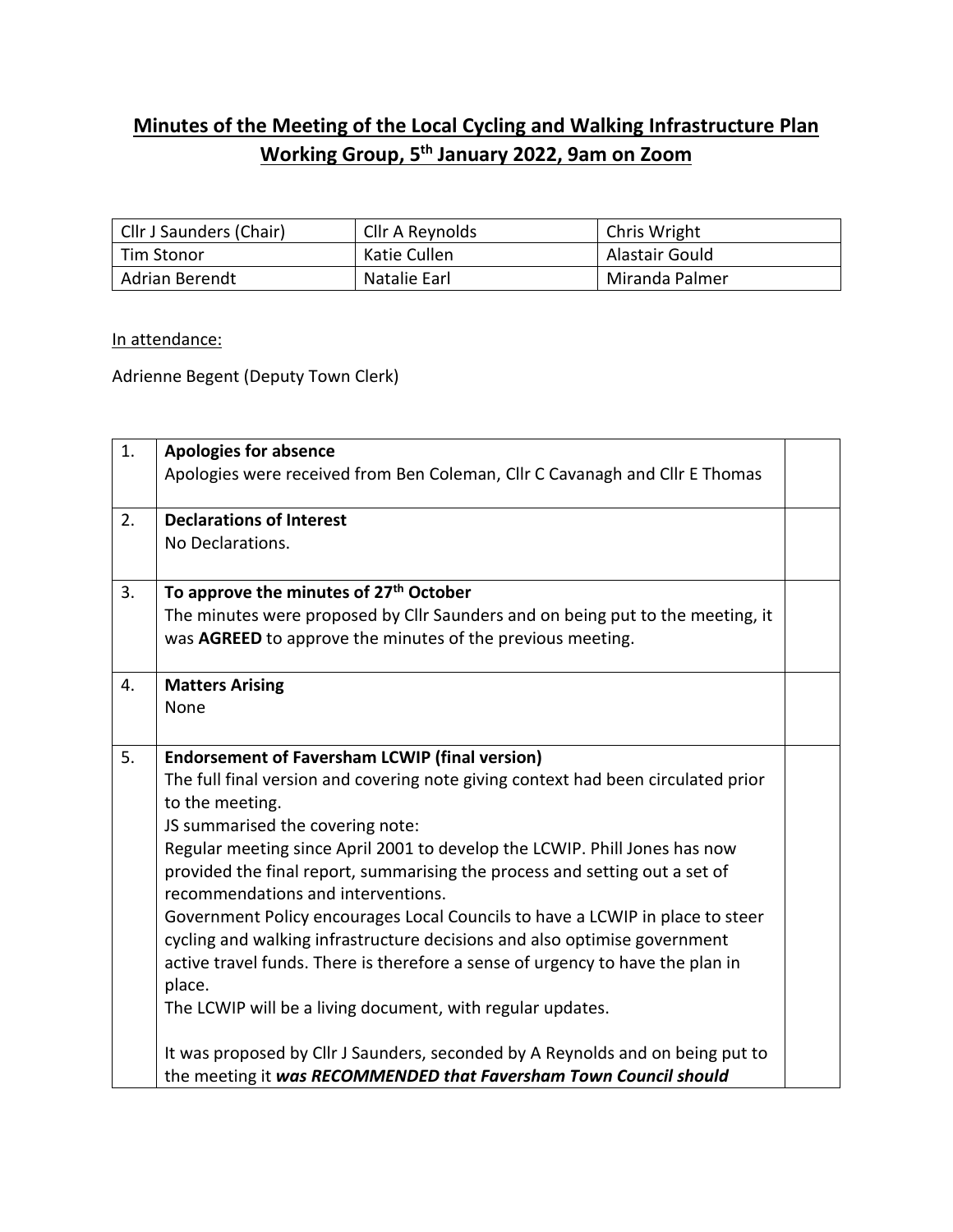*approve the Final LCWIP report prepared by Phil Jones Associates at the next meeting of Full Council in February.* 

It was proposed by Cllr J Saunders, seconded by A Reynolds and on being put to the meeting it *was RECOMMENDED that a twin track process of approving this version of the LCWIP while launching a period of consultation on it be adopted.* 

It was proposed by Cllr J Saunders, seconded by A Reynolds and on being put to the meeting it *was RECOMMENDED that the prioritised set of interventions developed by the group and summarised in 8.2 of the report are approved by Faversham Town Council, on the understanding that they will be regularly reviewed and subject to change.* 

It was noted that officers present from KCC and SBC offered their full support of the recommendations.

Further MP confirmed that she had forward the document to Jamie Watson and Colin Finch (KCC), whilst she had not yet received their feedback on the final version, they had been supportive of earlier ones.

The proposed next steps are:

- 1. Advice to be sought from the relevant KCC and SBC officers on the process of the endorsing the LCWIP by the relevant councils and the possible involvement of the JTB.
- 2. A period of public consultation on the content of the LCWIP, including an online questionnaire and a public exhibition possibly linked to the Neighbourhood Plan.
- 3. Analyse the results of the public consultation and feedback to the Working Group; along with the report from the Parishes to Town Project. The Working Group to agree revisions the LCWIP to reflect this fresh evidence and republish.

NE suggested that endorsement by the JTB would allow SBC and KCC to jointly adopt the plan which may be the quickest method. Advice would be sought from Managers. Early adoption would make it part of evidence base and developers would need to consult it ahead of the emerging Local Plan.

KC advised that a Equality Impact Assessment should be included and offered to get advice. She questioned how it should be referenced that the LCWIP is a live document. Consideration should be given to how often and how the document will be reviewed.

JS considered that further thought would have to be given to the review process of the living document and the version control.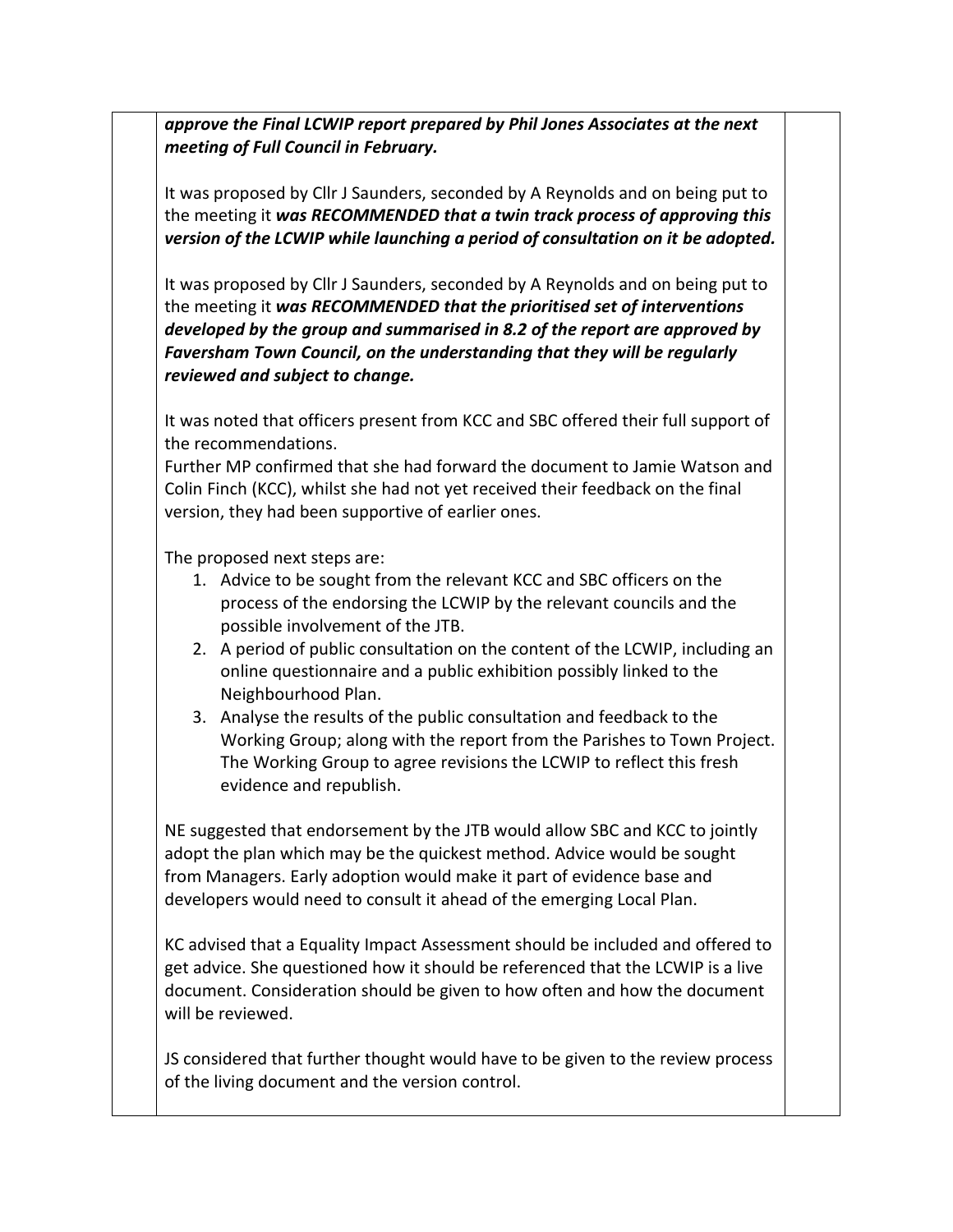|    | TS commented that this group should continue to meet and update the live<br>document. Further he expressed thanks to everyone involved on behalf of the<br>community.<br>The Chair thanked Officers, Community Members and Adrian Berendt for their<br>work on producing the plan.<br>AB confirmed that the implementation of interventions would be funding<br>dependent.                                                                                                                                                                                                                                                                                                                                                                                                                                                                                                                                                                                                                                                                                                                                                                                                                                                                                                                                                                                                                                                                                                                                                                                                                                                                                                                          |           |
|----|-----------------------------------------------------------------------------------------------------------------------------------------------------------------------------------------------------------------------------------------------------------------------------------------------------------------------------------------------------------------------------------------------------------------------------------------------------------------------------------------------------------------------------------------------------------------------------------------------------------------------------------------------------------------------------------------------------------------------------------------------------------------------------------------------------------------------------------------------------------------------------------------------------------------------------------------------------------------------------------------------------------------------------------------------------------------------------------------------------------------------------------------------------------------------------------------------------------------------------------------------------------------------------------------------------------------------------------------------------------------------------------------------------------------------------------------------------------------------------------------------------------------------------------------------------------------------------------------------------------------------------------------------------------------------------------------------------|-----------|
| 6. | <b>Project Plan for the Town to Parishes Project</b><br>It was reiterated that the project was funded by SBC Eastern Area Committee to<br>improve walking and cycling routes from Faversham to the surrounding villages.<br>As the emphasis of the project is liaison with the community (including local<br>cycling and walking groups) it is considered a better use of resources to engage<br>Adrian Berendt to undertakes project work rather than PJA.<br>A working group will need to be formed, with emphasis on community rather<br>than transport planning. The working group may draw from the membership of<br>this committee, but it will need more representatives from the eastern area.<br>Rich Lehmann was mentioned as a possible member.<br>AG suggested that the Parish Councils be asked to suggest people with relevant<br>knowledge.<br>The importance of maps was discussed and the need for an initial meeting with<br>an appropriate map to assess established routes.<br><b>ACTION:</b> Ask SBC for support with the maps.<br>MP commented that KCC are currently reviewing all the cycle routes in Kent,<br>they are being compared to the legacy routes and some discrepancies have<br>been found which are being investigated. Boroughs will be invited to comment<br>in due course.<br>CW stressed the importance of a seamless join of the LCWIP and the Town to<br>Parishes and therefore continuality of membership of working group would be<br>helpful.<br>The Chair confirmed that the Town Council would need to explore adjusting<br>resource and that there would need to be strong community involvement.<br>The next step would be to develop a timetable. | <b>NE</b> |